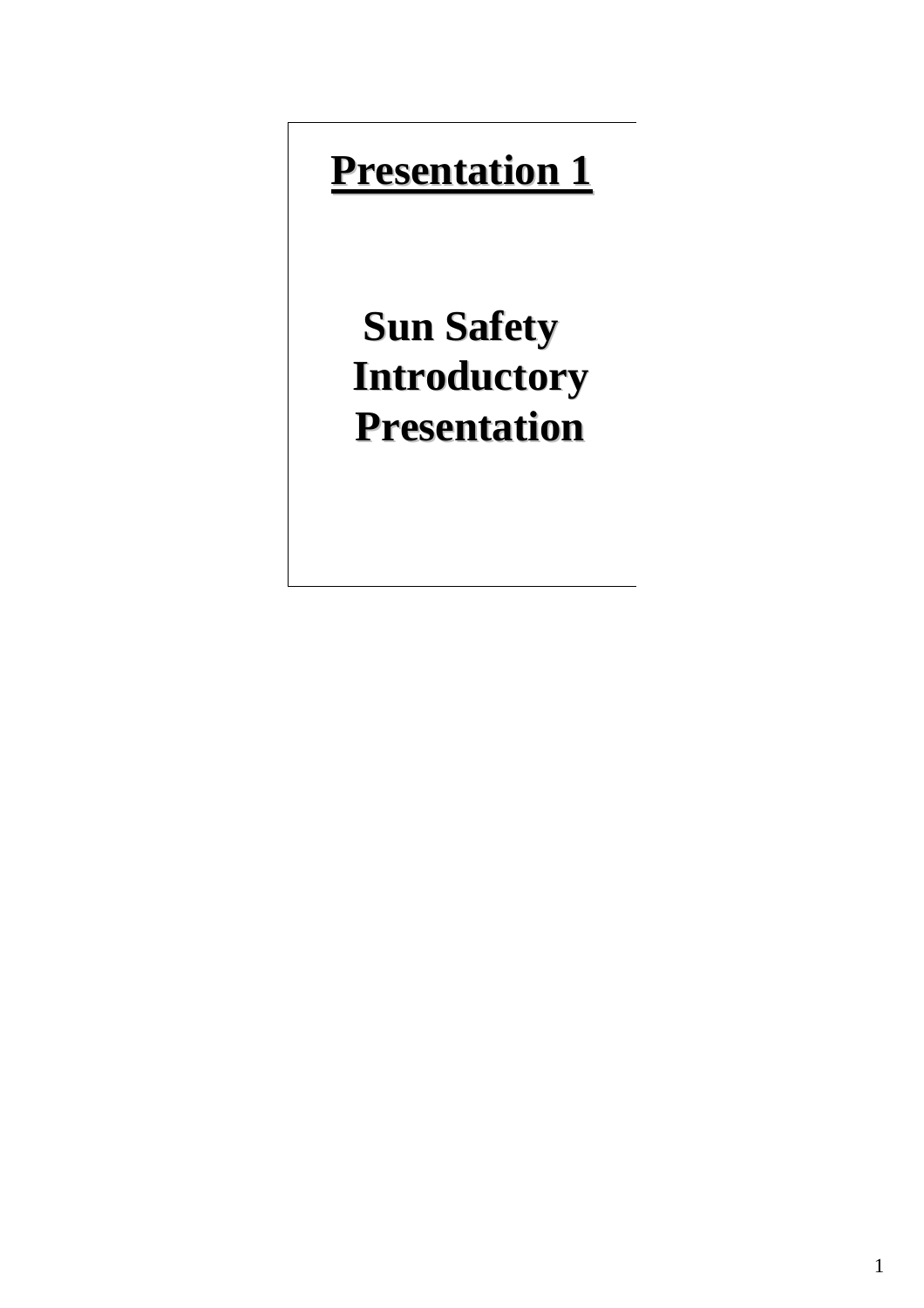## Project SUNWISE



### **[1]**

Thank the safety captain for introducing you.

Hi, my name is \_\_\_\_\_\_\_\_\_\_ and I'm here today to talk to you about Project Sunwise, a sun safety program for letter carriers.

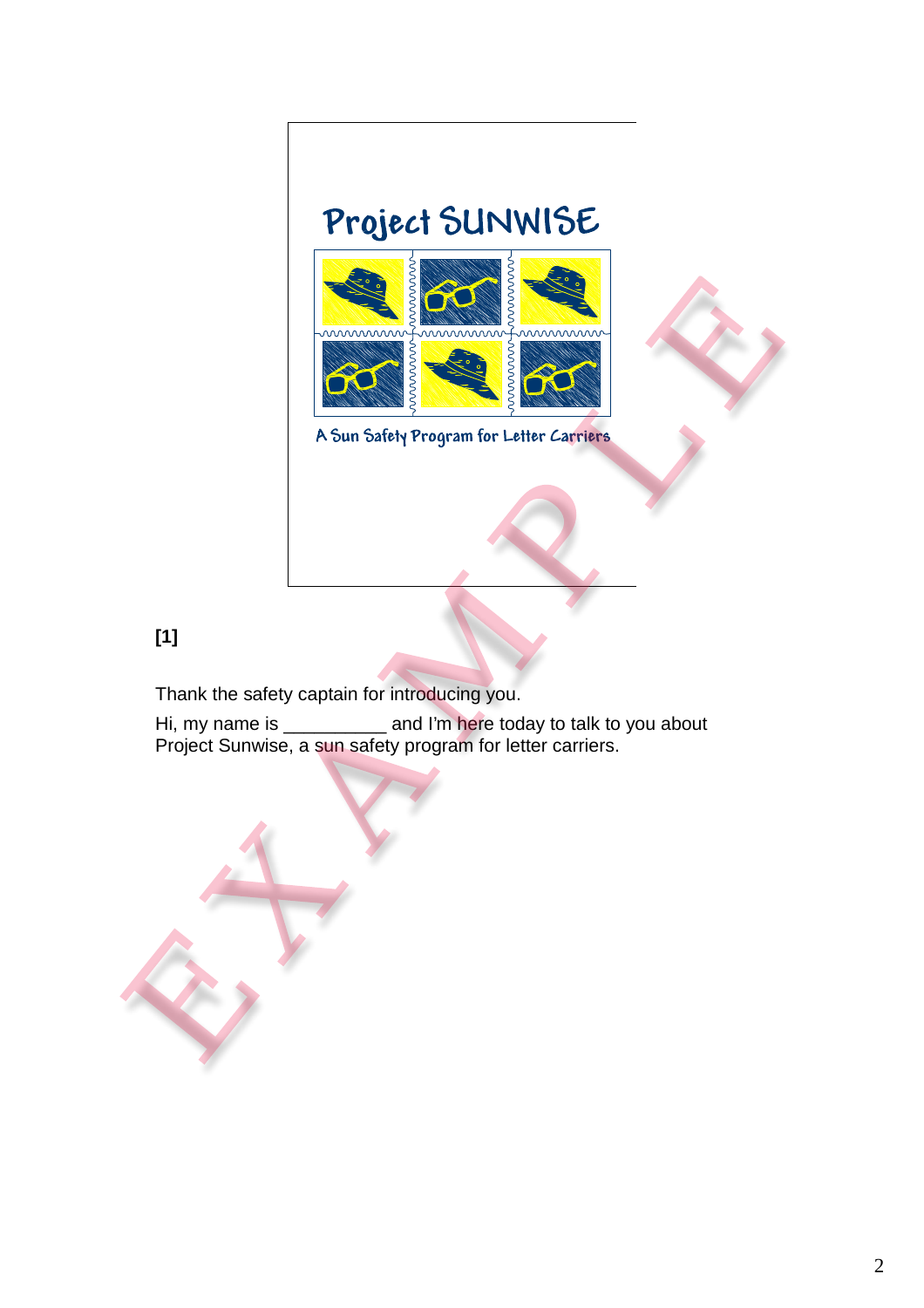

### **[2]**

We know that you face many dangers on the job, but we don't want the sun to take a "bite" out of you.

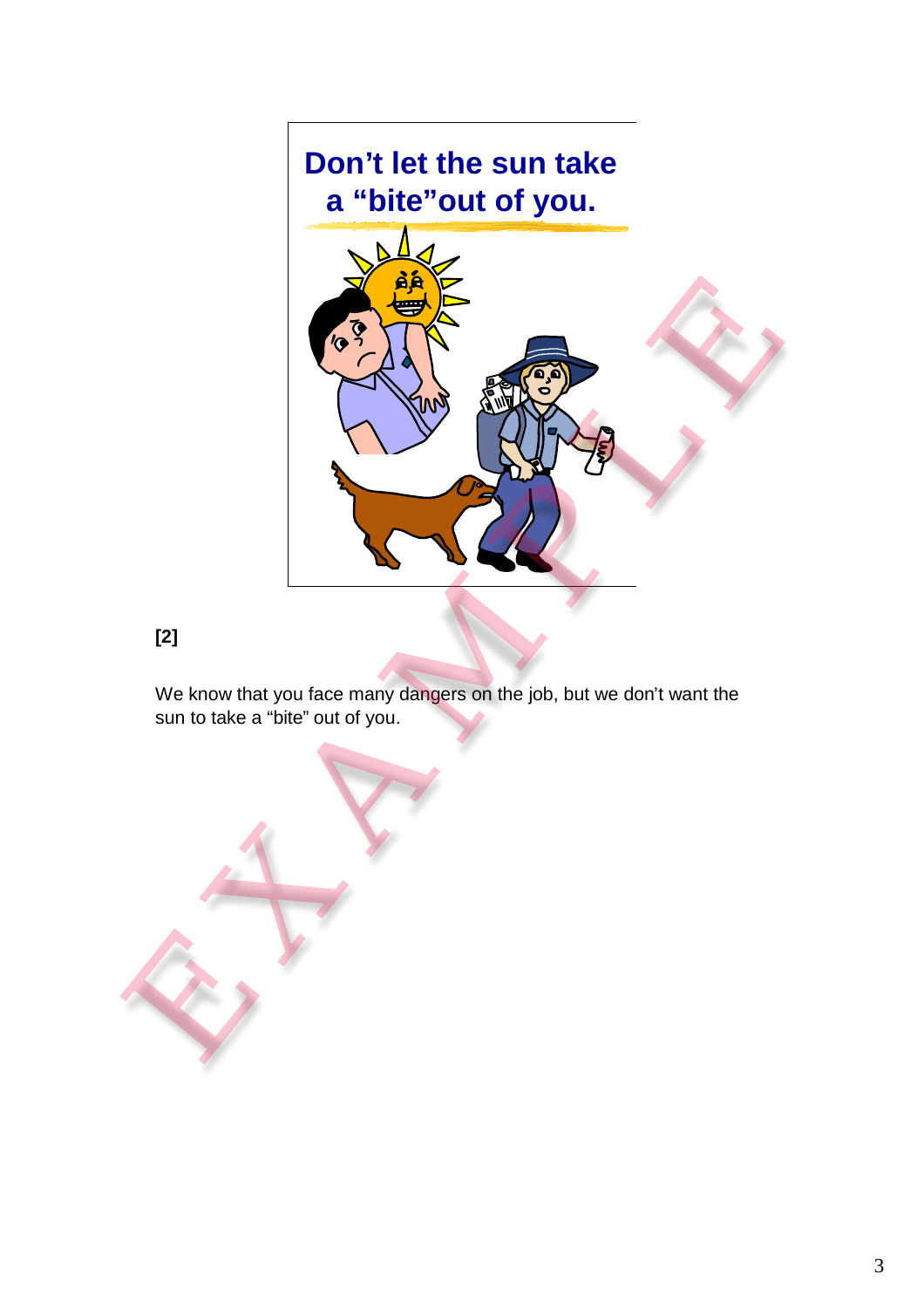

### **[ 3]**

The sun fades your clothing [POINT TO PANTS] and mailbags. As you can see, this belt has served to block the waist of the pants [POINT TO WAIST] from the sun. The sun is also damaging to your skin. Ultraviolet radiation (UVA and UVB) is the primary cause of skin cancer. These rays also cause sunburn, wrinkling, and sagging. The harmful effects add up over time.